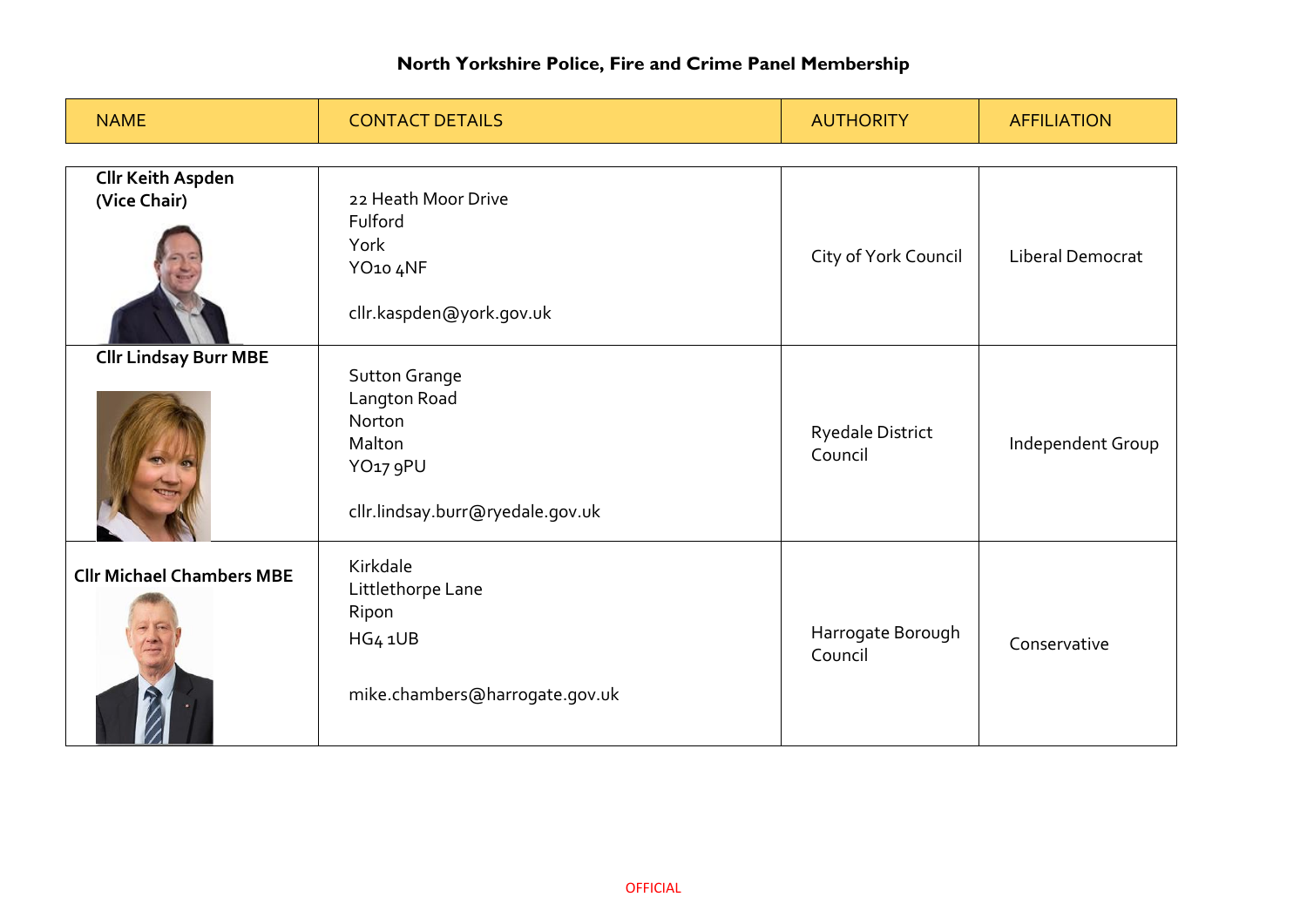| <b>NAME</b>             | <b>CONTACT DETAILS</b>                                                                                                                                                                                           | <b>AUTHORITY</b>                         | <b>AFFILIATION</b>              |
|-------------------------|------------------------------------------------------------------------------------------------------------------------------------------------------------------------------------------------------------------|------------------------------------------|---------------------------------|
| <b>Fraser Forsyth</b>   | Correspondence address:<br>North Yorkshire Police, Fire & Crime Panel<br>c/o Legal and Democratic Services<br>North Yorkshire County Council<br>County Hall<br>Northallerton, DL7 8AD<br>nypcp@northyorks.gov.uk | Independent Co-<br>opted Member          | Independent Co-<br>opted Member |
| <b>Mags Godderidge</b>  | Correspondence address:<br>North Yorkshire Police, Fire & Crime Panel<br>c/o Legal and Democratic Services<br>North Yorkshire County Council<br>County Hall<br>Northallerton, DL7 8AD<br>nypcp@northyorks.gov.uk | Independent Co-<br>opted Member          | Independent Co-<br>opted Member |
| <b>Cllr Helen Grant</b> | 8 Sleegill,<br>St Martins,<br>Richmond,<br>North Yorkshire,<br>DL10 4RH<br>cllr.h.grant@richmondshire.gov.uk                                                                                                     | Richmondshire<br><b>District Council</b> | Independent                     |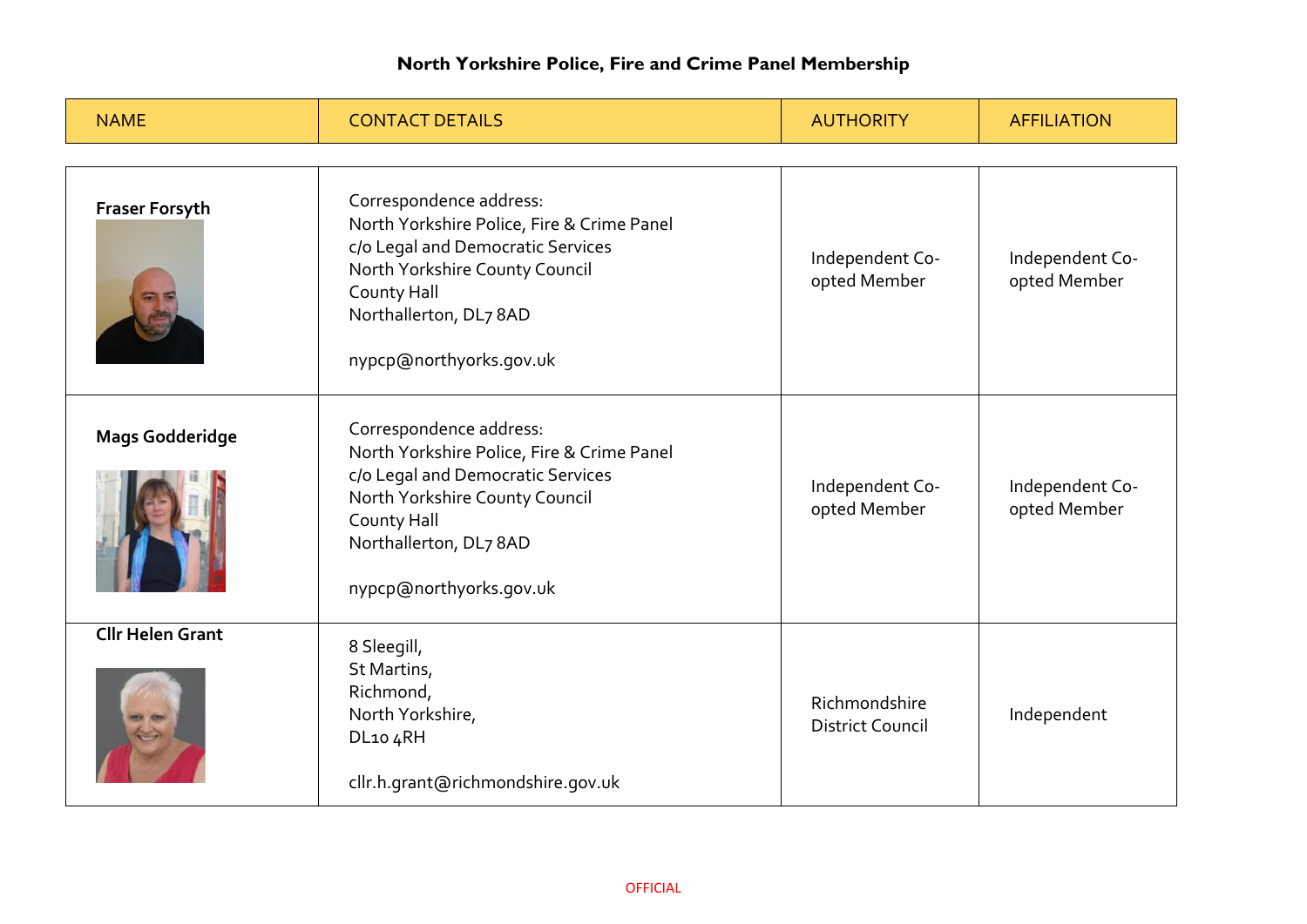| <b>NAME</b>                     | <b>CONTACT DETAILS</b>                                                                           | <b>AUTHORITY</b>               | <b>AFFILIATION</b> |
|---------------------------------|--------------------------------------------------------------------------------------------------|--------------------------------|--------------------|
| <b>Cllr Tim Grogan</b>          | 63 Sand Lane<br>South Milford<br>North Yorkshire<br>LS <sub>25</sub> 5BA<br>tgrogan@selby.gov.uk | Selby District<br>Council      | Conservative       |
| <b>Cllr Eric Jaquin</b>         | 11 Grassington Road<br>Skipton<br>BD <sub>23</sub> 1LL<br>cllr.ejaquin@cravendc.gov.uk           | <b>Craven District Council</b> | Liberal Democrat   |
| <b>Cllr Carl Les</b><br>(Chair) | The Rosary<br>Kirklington<br>Bedale<br>DL8 2LZ<br>cllr.carl.les@northyorks.gov.uk                | <b>NYCC</b>                    | Conservative       |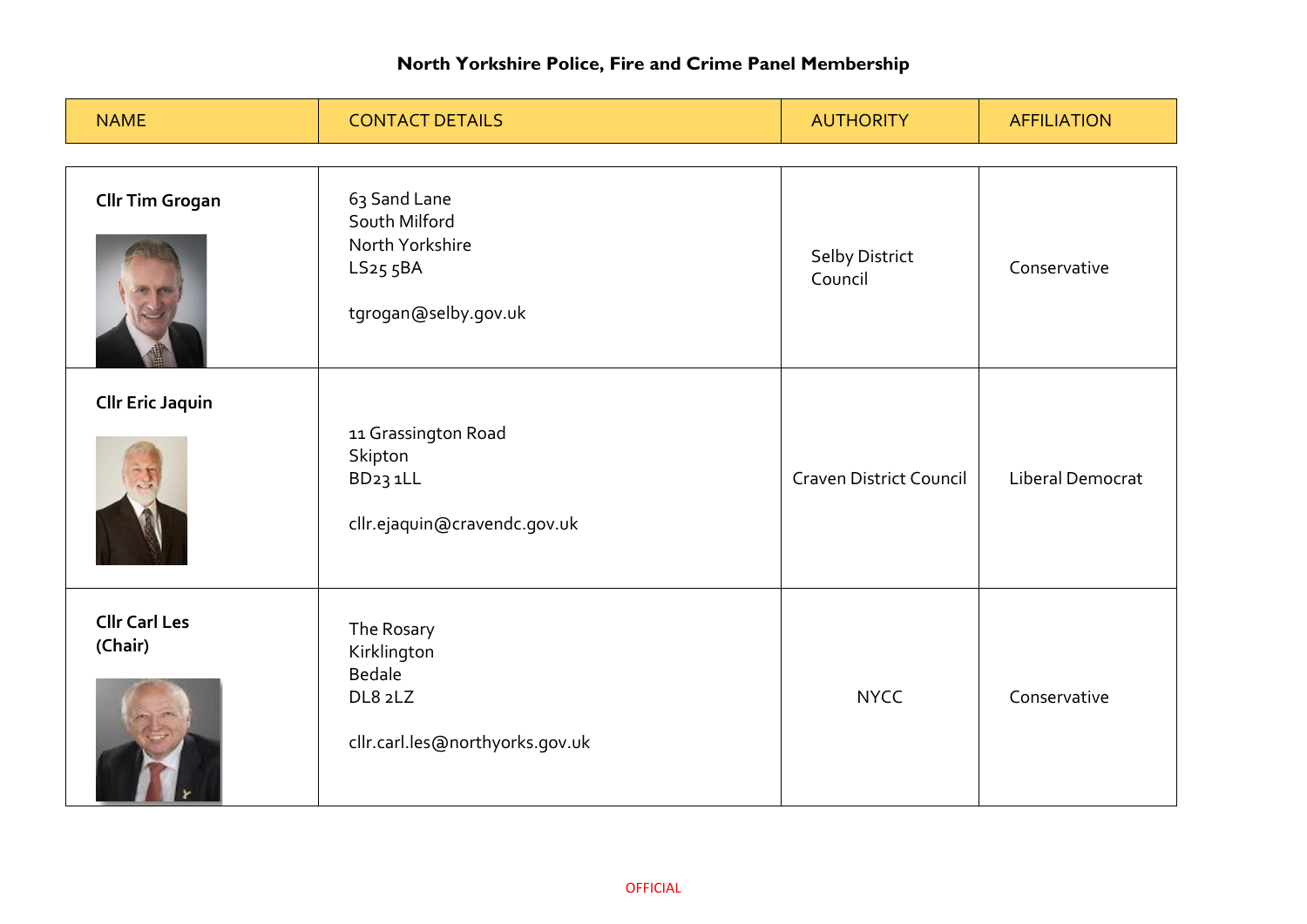| <b>NAME</b>                | <b>CONTACT DETAILS</b>                                                                                                                                                                                           | <b>AUTHORITY</b>                | <b>AFFILIATION</b>              |
|----------------------------|------------------------------------------------------------------------------------------------------------------------------------------------------------------------------------------------------------------|---------------------------------|---------------------------------|
| <b>Cllr Carl Maw</b>       | c/o Police, Fire and Crime Panel Secretariat<br><b>Legal and Democratic Services</b><br>County Hall<br>Northallerton<br>DL <sub>7</sub> 8AD<br>cllr.carl.maw@scarborough.gov.uk                                  | Scarborough BC                  | Labour                          |
| <b>Cllr Darryl Smalley</b> | 16 St James Close<br>Rawcliffe<br>York<br>YO30 5WL<br>cllr.dsmalley@york.gov.uk                                                                                                                                  | City of York Council            | <b>Liberal Democrat</b>         |
| <b>Martin Walker</b>       | Correspondence address:<br>North Yorkshire Police, Fire & Crime Panel<br>c/o Legal and Democratic Services<br>North Yorkshire County Council<br>County Hall<br>Northallerton, DL7 8AD<br>nypcp@northyorks.gov.uk | Independent Co-<br>opted Member | Independent Co-<br>opted Member |